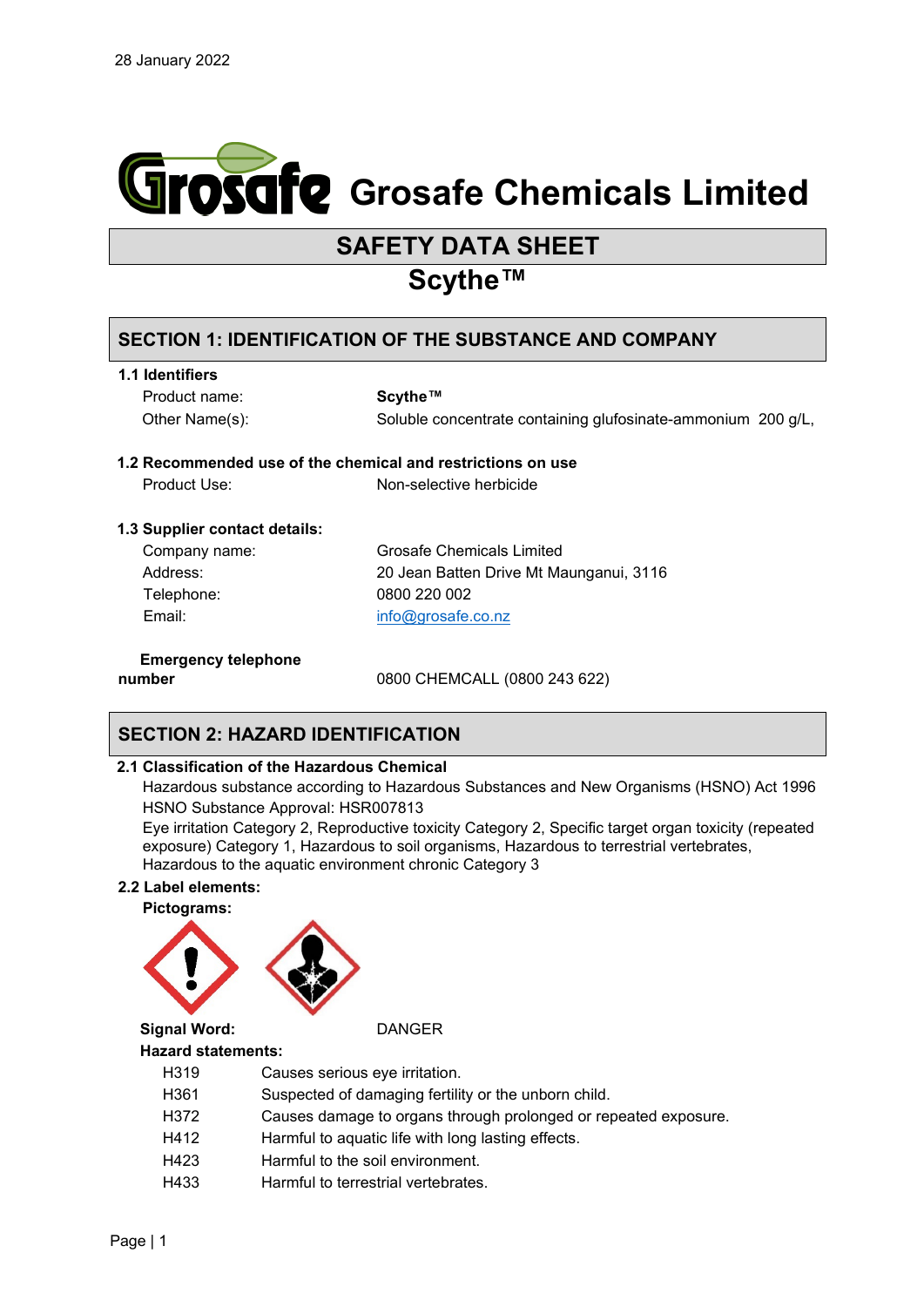## **Additional labelling statements required under Hazardous Substances (Labelling Notice 2017**

Take all reasonable steps to ensure that the substance does not cause any significant adverse effects to the environment beyond the application area.

Do not apply directly into or onto water.

## **Precautionary statements:**

| Prevention            |                                                                                                                                     |
|-----------------------|-------------------------------------------------------------------------------------------------------------------------------------|
| P103                  | Read label before use.                                                                                                              |
| P201                  | Obtain special instructions before use.                                                                                             |
| P202                  | Do not handle until all safety precautions have been read and understood.                                                           |
| P260                  | Do not breathe vapour/mist/spray.                                                                                                   |
| P264                  | Wash hands thoroughly after handling.                                                                                               |
| P270                  | Do not eat, drink or smoke when using this product.                                                                                 |
| P273                  | Avoid release to the environment.                                                                                                   |
| P280                  | Wear eye/ face protection and protective gloves.                                                                                    |
| P281                  | Use personal protective equipment as required.                                                                                      |
| Response              |                                                                                                                                     |
| P314                  | Get medical advice if you feel unwell.                                                                                              |
| P305 + P351<br>+ P338 | IF IN EYES: Rinse cautiously with water for several minutes. Remove contact<br>lenses, if present and easy to do. Continue rinsing. |
| P337 + P313           | If eye irritation persists: Get medical advice.                                                                                     |
| P308 + P313           | If exposed or concerned: Get medical advice.                                                                                        |
| Storage               |                                                                                                                                     |
| P405                  | Store locked up.                                                                                                                    |
| <b>Disposal</b>       |                                                                                                                                     |
| P501                  | Dispose of contents/container in accordance with local regulations.                                                                 |

## **SECTION 3: COMPOSITION/INFORMATION ON INGREDIENTS**

| Ingredients          | <b>CAS No</b> | <b>Proportion</b><br>$%$ w/w |
|----------------------|---------------|------------------------------|
| Glufosinate-ammonium | 77182-88-2    | 18.2                         |
| Other ingredients*   | Trade secret  | balance                      |

This is a commercial product whose exact ratio of components may vary slightly. \*Do not affect the hazardous classifications of the product.

## **SECTION 4: FIRST AID MEASURES**

## **4.1 Description of first aid measures**

### **General Information:**

For advice call the National Poisons Centre, telephone 0800 POISON [0800 764 766] . Have label or Safety Data Sheet at hand. If exposed or concerned, get medical advice.

**Ingestion:** If swallowed, rinse mouth with water. Call the NATIONAL POISONS CENTRE or doctor for advice if person feels unwell.

**Skin Contact:** Remove contaminated clothing and wash skin with plenty of soap and water. Get medical advice if irritation persists.

**Eye Contact:** Rinse cautiously with water for several minutes. Remove contact lenses, if present and easy to do. Continue rinsing. Get medical advice if irritation persists.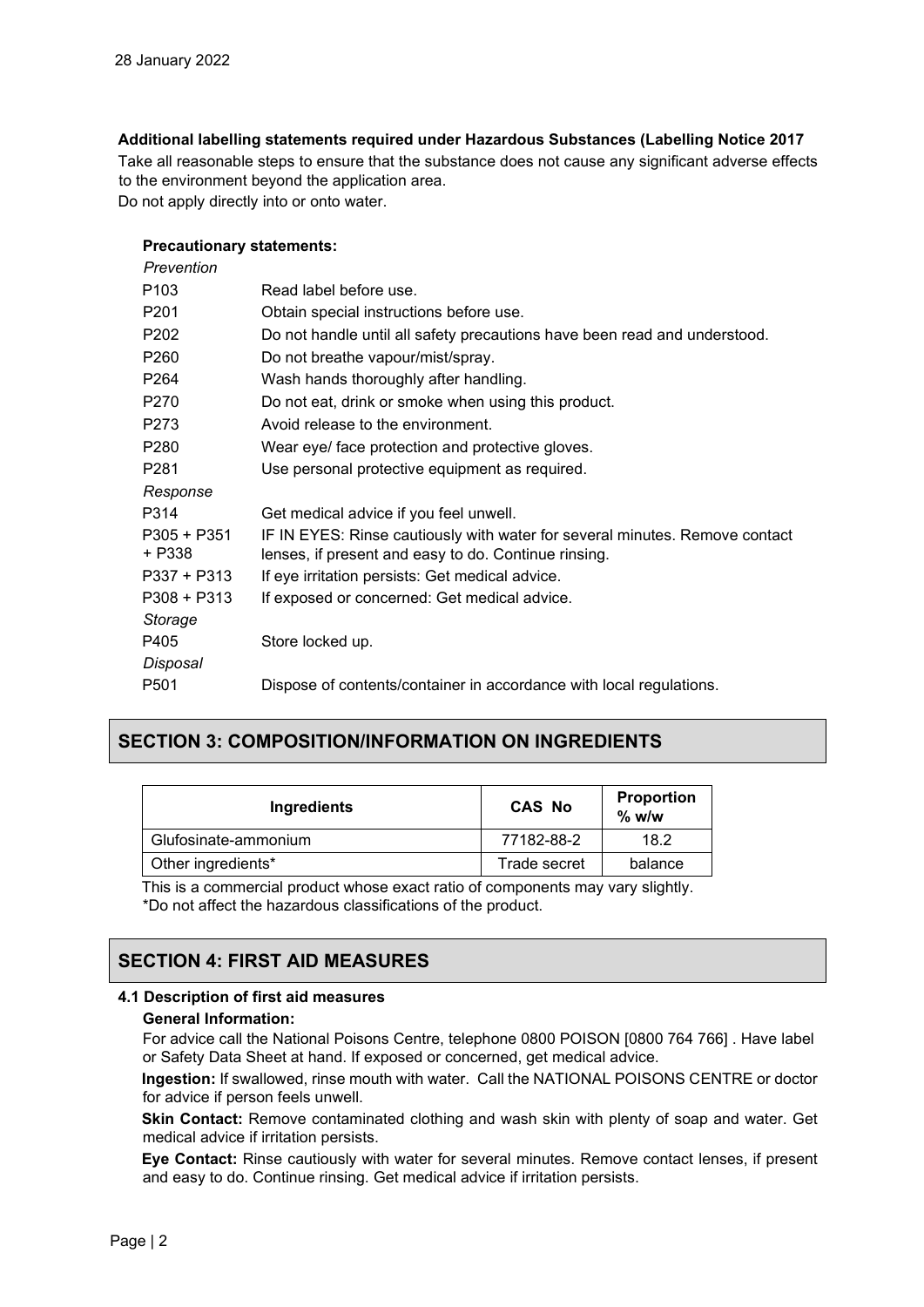**Inhalation:** Remove person to fresh air and keep at rest in a position comfortable for breathing. Call the NATIONAL POISONS CENTRE or doctor for advice if person feels unwell.

## **4.2 Symptoms caused by exposure**

Unlikely to cause harmful effects under normal conditions of handling and use.

#### **4.3 Medical attention and special treatment**

Treat symptomatically.

## **SECTION 5: FIRE FIGHTING MEASURES**

## **5.1 Suitable extinguishing media**

Use water spray or fog or foam as appropriate for surrounding materials. Contain extinguishing media to prevent runoff into drains, sewers, waterways.

## **5.2 Specific hazards arising from the chemical**

Fire decomposition products may be toxic/harmful and/or irritating if inhaled. Evacuate people to safe area upwind of fire.

## **5.3 Special protective equipment and precautions for fire fighters**

Wear full personal protective equipment including with self-contained breathing apparatus (SCBA).

## **SECTION 6: ACCIDENTAL RELEASE MEASURES**

## **6.1 Personal precautions, protective equipment and emergency procedures**

Have this SDS available. In the event of a spill, wear appropriate protective clothing, eye and skin protection. Wash contaminated personal protective equipment and clothing, and dry before reuse.

#### **6.2 Environmental precautions**

Prevent spillage from entering drains or waterways. If contamination of drains, streams, watercourses, etc. is unavoidable, warn the local water authority.

#### **6.3 Methods and materials for containment and cleaning up**

Contain spilled material. For small liquid spills, use absorbent material and recover into labelled drums that can be sealed for safe disposal. For large liquid spills, recover liquid into labelled containers then absorb remaining liquid and transfer to drums for disposal. Clean area with water and detergent.

Dispose of contaminated materials to approved landfill in accordance with local regulations.

## **SECTION 7: HANDLING AND STORAGE**

## **7.1 Precautions for safe handling**

Read the label before use. Do not handle until all safety precautions have been read and understood.

Do not apply directly into or onto water.

Take all reasonable steps to ensure that the substance does not cause any significant adverse effects to the environment beyond the application area.

Avoid contact with skin and eyes. Avoid inhalation of spray mist/aerosols. Wear protective equipment such as coat/trouser (overalls), boots, gloves and eye protection. Do not eat, drink or smoke when using this product. Wash hands and exposed skin with soap and water after handling and before rest or meal breaks.

Do not use spray equipment contaminated with this product for any other purpose unless first thoroughly cleaned with a suitable cleaning detergent.

## **7.2 Conditions for safe storage**

Store locked up in the closed original packaging out of reach of children and in a dry, cool, wellventilated area and out of direct sunlight. Keep away from food, drink and animal feedstuffs. Storage of 1000L or more of this product requires an emergency response plan, secondary containment and signage.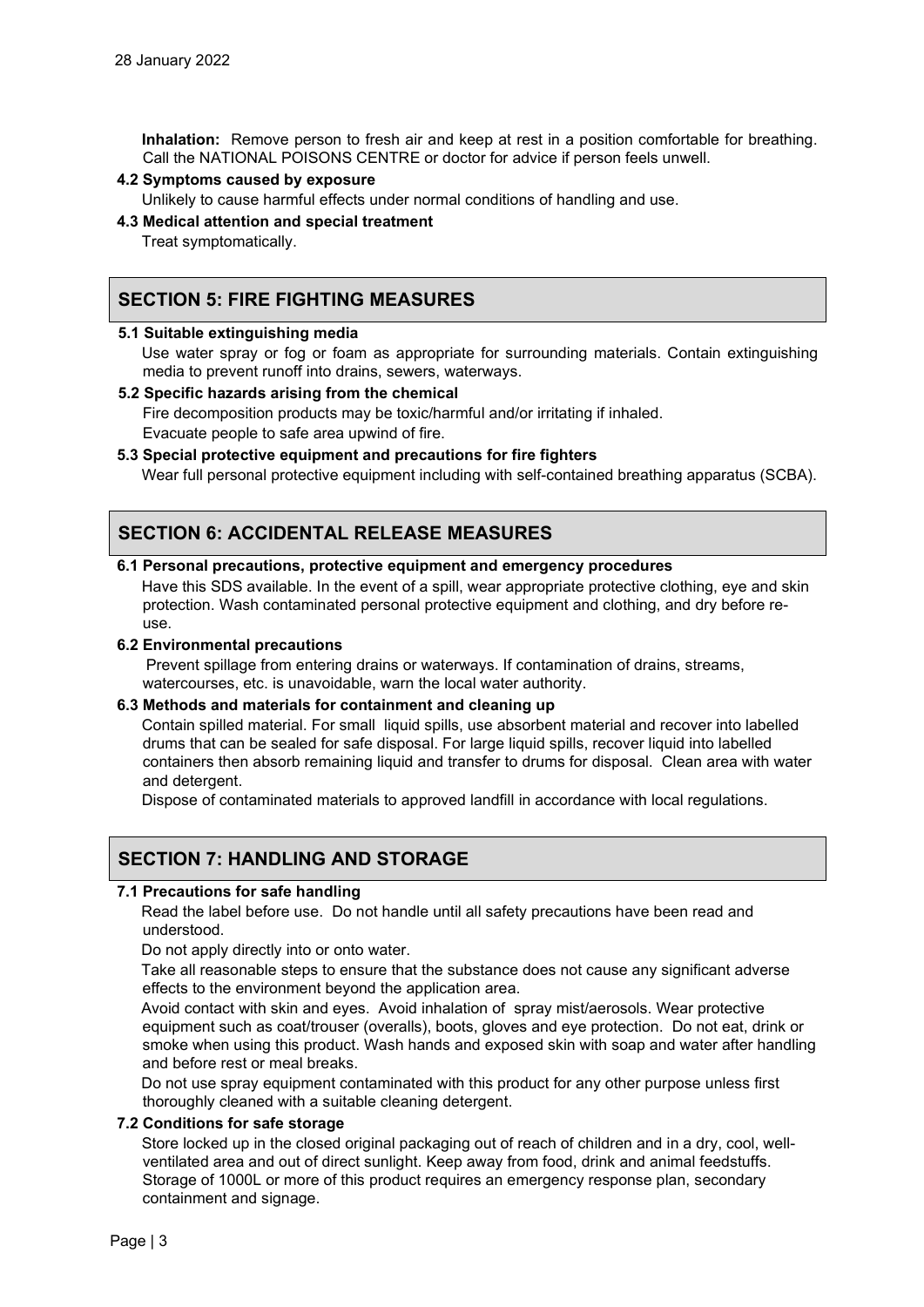## **SECTION 8: EXPOSURE CONTROLS AND PERSONAL PROTECTION**

## **8.1 Control parameters – exposure standards, biological monitoring**

| Ingredient | TWA $(mg/m3)$ | STEL $(mg/m3)$ |
|------------|---------------|----------------|
|            |               |                |

## No biological limits applicable.

## **8.2 Engineering controls**

Use in well-ventilated area or outdoors.

## **8.3 Personal protective equipment (PPE)**

The following Standards provide general advice regarding safety clothing and equipment: Respiratory equipment: **AS/NZS 1715**, Protective Gloves: **AS 2161**, Occupational Protective Clothing: **AS/NZS 4501**, Industrial Eye Protection: **AS1336** and **AS/NZS 1337**, Occupational Protective Footwear: **AS/NZS2210**.

**Eye/Face Protection:** Wear chemical splash goggles if eye contact is possible.

**Skin Protection:** Wear impervious chemical resistant gloves (e.g. nitrile, butyl), coveralls, socks and chemical resistant footwear. For overhead spray exposure, wear chemical resistant headgear. Ensure all skin areas are covered.

**Respirator:** Use outdoors in well-ventilated area or use local exhaust ventilation. Where product is being sprayed and a mist could be produced a respirator should be worn. It should be fitted with a cartridge, suitable for particulates.

## **SECTION 9: PHYSICAL AND CHEMICAL PROPERTIES**

| Appearance                                 | Clear blue liquid        |
|--------------------------------------------|--------------------------|
| Odour                                      | Non-specific             |
| Odour threshold                            | Not known                |
| рH                                         | $4.5 - 6.5$ (1% aqueous) |
| Melting/Freezing Point                     | No data available        |
| Boiling Point /Range                       | >100 °C                  |
| Flash point                                | Non flammable            |
| Flammability (solid, gas)                  | Not applicable           |
| Vapour Pressure                            | No data available        |
| Vapour density                             | No data available        |
| Specific gravity                           | ca 1.1                   |
| Solubility                                 | Soluble in water         |
| Partition Co-efficient n-<br>octanol/water | No data available        |
| Auto-ignition temperature                  | No data available        |
| Decomposition temperature                  | No data available        |
| Viscosity                                  | Not applicable           |
|                                            |                          |

## **SECTION 10: STABILITY AND REACTIVITY**

## **10.1 Reactivity**

This product is unlikely to react or decompose under normal storage conditions.

## **10.2 Chemical stability**

Stable under normal temperatures and pressure for storage and use.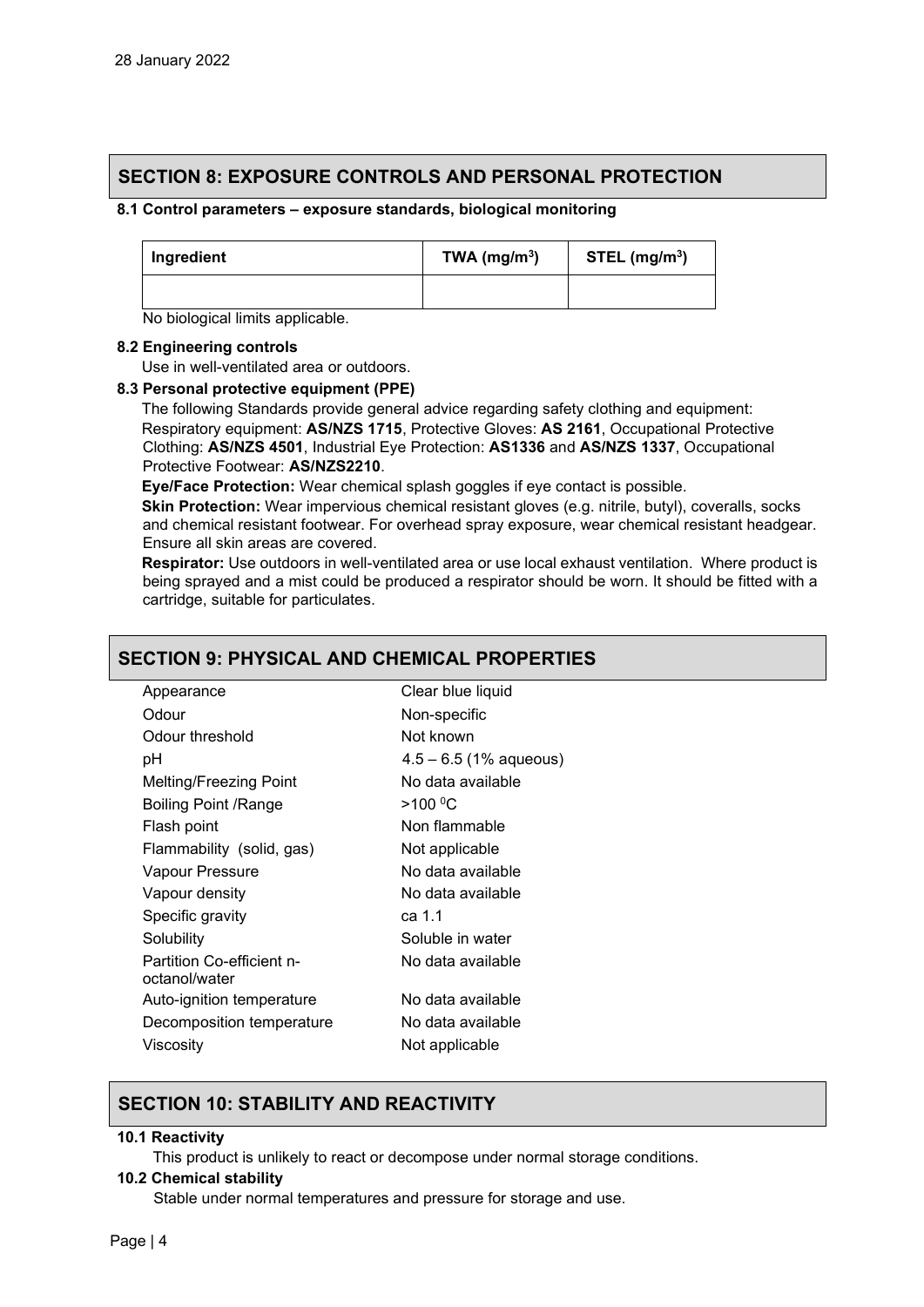## **10.3 Conditions to Avoid**

Contact with oxidising agents, strong acids , alkalis.

**10.4 Incompatible materials and possible hazardous reactions** 

None identified. Hazardous decomposition products formed at high temperatures.

## **10.5 Hazardous decomposition products**

**Fire Decomposition:** Carbon dioxide, carbon monoxide, smoke and other unspecified compounds.

## **10.6 Polymerisation**

Not known to occur.

## **SECTION 11: TOXICOLOGICAL INFORMATION**

## **11.1 Health hazard information**

The product is classified for health hazards according to an assessment of information on product.

## **11.2 Toxicological information**

Acute toxicity: Classified as may be harmful if ingested, in contact with skin or

| <i><b>HUULU WAIVILY.</b></i>                                 | Ulassinca as may be namnar ir ingestea, in contact with sixin or<br>if inhaled.               |
|--------------------------------------------------------------|-----------------------------------------------------------------------------------------------|
| Aspiration hazard:                                           | Product is not classified with aspiration hazard.                                             |
| Respiratory irritation:                                      | May be slightly irritating to throat and upper respiratory system.                            |
| Skin corrosion/irritation                                    | Not classified as skin irritant.                                                              |
| Serious eye damage/irritation                                | Not classified as serious eye irritant.                                                       |
| Respiratory or skin<br>sensitisation                         | Not classified.                                                                               |
| Germ cell mutagenicity:                                      | No ingredients in product identified as presumed or suspected<br>mutagens.                    |
| Carcinogenicity                                              | Not classified                                                                                |
| Reproductive toxicity                                        | Glufosinate-ammonium is identified as suspected of damaging<br>fertility or the unborn child. |
| Specific target organ toxicity<br>- single/repeated exposure | Causes damage to organs (kidneys) through prolonged or<br>repeated exposure at high doses.    |
| Narcotic effects                                             | Product contains no ingredient identified as causing narcotic<br>effects.                     |
| 11.3 Toxicological data:                                     |                                                                                               |
| Product                                                      | Not available                                                                                 |
| Glufosinate-ammonium                                         | Oral, mouse LD <sub>50</sub> 416 mg/kg b.w                                                    |
|                                                              | Dermal, rabbit LD <sub>50</sub> 2000 mg/kg b.w.                                               |
|                                                              | Inhalation, rat LC <sub>50</sub> (4 hr) 1.26 mg/L                                             |

## **SECTION 12: ECOLOGICAL INFORMATION**

## **12.1 Ecotoxicity**

This product is classified as being harmful to aquatic life with long lasting effects, harmful to the soil environment and harmful to terrestrial vertebrates.

## **12.2 Environmental Fate**

**Breakdown in soil and groundwater:** Not rapidly biodegradable.

**Bioaccumulation:** Not expected to bioaccumulative.

**Partition coefficient (octanol/water):** Not available.

**Soil mobility:** Low

## **12.3 Ecotoxicity data:**

Glufosinate-ammonium Fish; Sheepshead minnow LC50 (96 hr) 13.1 mg/L Crustacea; *Daphnia magna* EC<sub>50</sub> (48 hr) 15 mg/L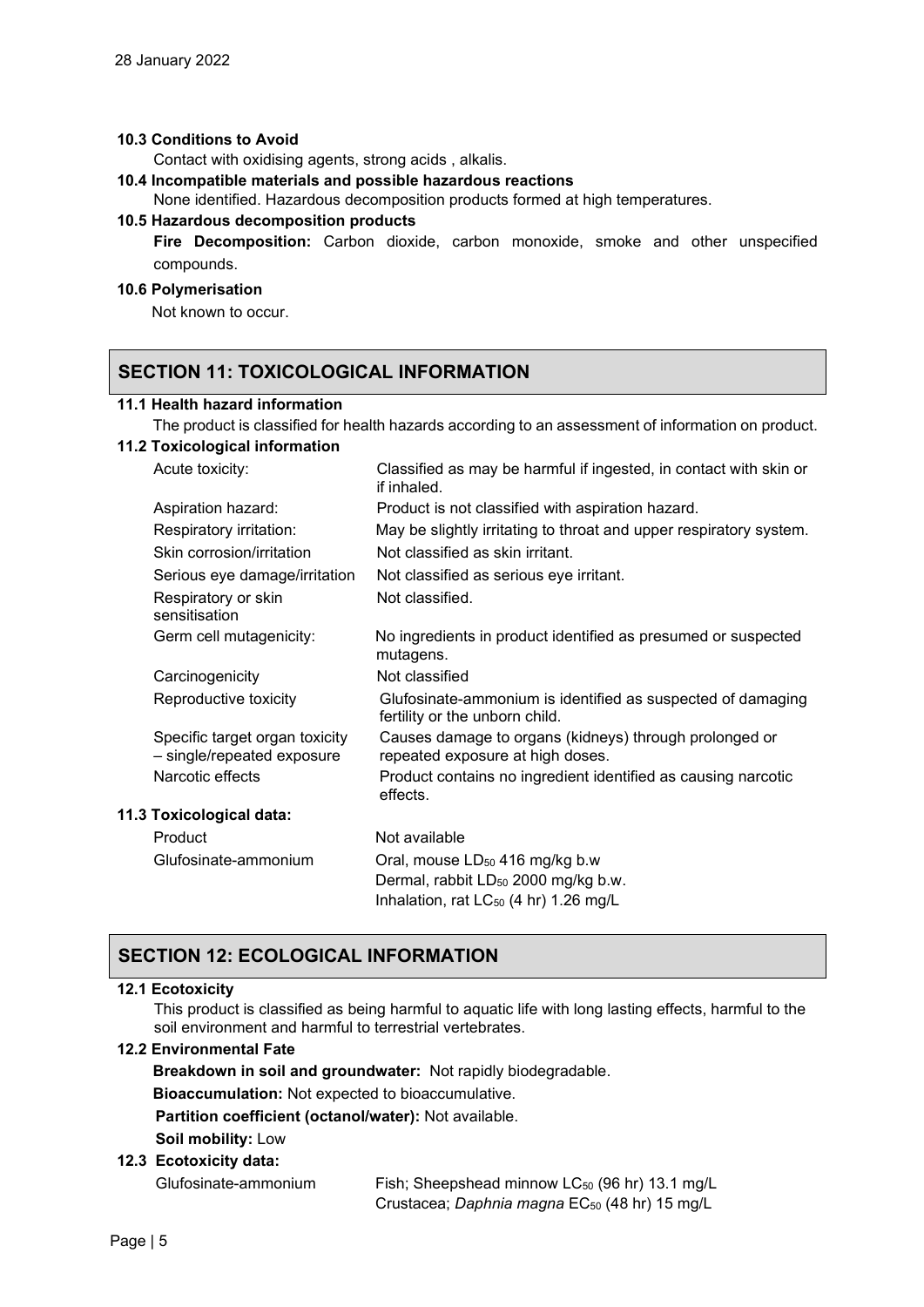Aquatic plant; Lemna gibba EbC<sub>50</sub> (14d) growth 1.5 mg/L Cabbag*e* EC25 0.593 mg/kg soil

## **SECTION 13: DISPOSAL CONSIDERATIONS**

#### **13.1 Product Disposal**

 Refer to product label. If possible, dispose of by using according to the label. Otherwise dispose of to an approved landfill in accordance with local regulations.

#### **13.2 Container Disposal**

Refer to product label. Do not use packaging for storage of other products. Empty packaging should be disposed of to an approved recycler or crushed and sent to approved landfill.

## **SECTION 14: TRANSPORT INFORMAITON**

#### **Road and Rail Transport:**

Not classified as Dangerous Good according to NZS5433 Transport of Dangerous Goods on Land **Marine Transport (IMO/IMDG):** 

Not Classified as Dangerous Good by the criteria of the International Maritime Dangerous Goods Code (IMDG Code) for transport by sea.

## **Air Transport (ICAO/IATA):**

Not Classified as Dangerous Good by the criteria of the International Air Transport Association (IATA) Dangerous Goods Regulation for transport by air.

**UN Number:** Non- regulated

**UN Proper Shipping Name: Transport hazard class(es)**

**Packing Group:**

**HAZCHEM:**

**Special Precautions for User**:

**IMDG Marine pollutant:**

**Transport in Bulk:** -

## **SECTION 15: REGULATORY INFORMATION**

#### **15.1 HSNO Act 1996**

Hazardous substance according to Hazardous Substances (Classification) Notice 2017. **Approved substance number:** HSR007813 **Hazardous classifications:** Eye irritation Category 2, Reproductive toxicity Category 2, Specific target organ toxicity (repeated exposure) Category 1, Hazardous to soil organisms, Hazardous to terrestrial vertebrates, Hazardous to the aquatic environment chronic Category 3 **Controls:** Refer to control on [www.epa.govt.nz](http://www.epa.govt.nz/) for complete wording for variation Controls. Safety Data Sheet: Any quantity Restricted to workplace only: No

emergency response plan:

Quantity that requires management in accordance with HSW HS Regulations:

Quantity for secondary containment and

Quantity for signage:  $>1000$  L Qualified Handler: No

>1000 L

>1000 L